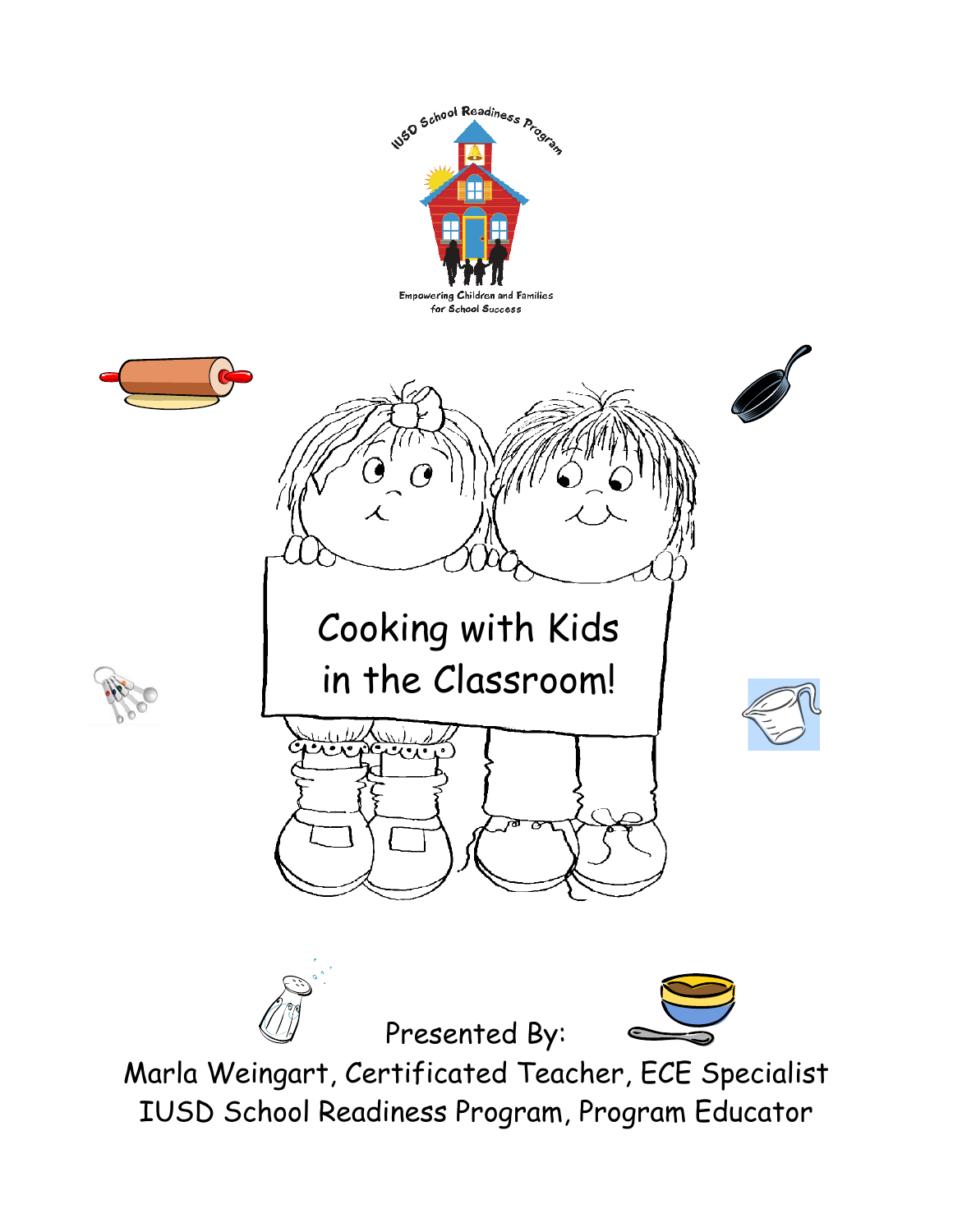

The recipes and information in this packet were compiled from numerous resources including cookbooks, educators, friends and all of the websites listed within. Cooking with Kid's in your classroom can be an amazing, fun experience. When kids cook, they are increasing math skills, science skills, fine motor skills, gross motor skills and language skills. You can have cooking projects that go along with a theme, letter of the week, holiday, special event, or you can cook just for fun! Bon Appetit!



Marla Weingart IUSD SRP Program Eductor mweingar@iusd.org (949) 936-5866





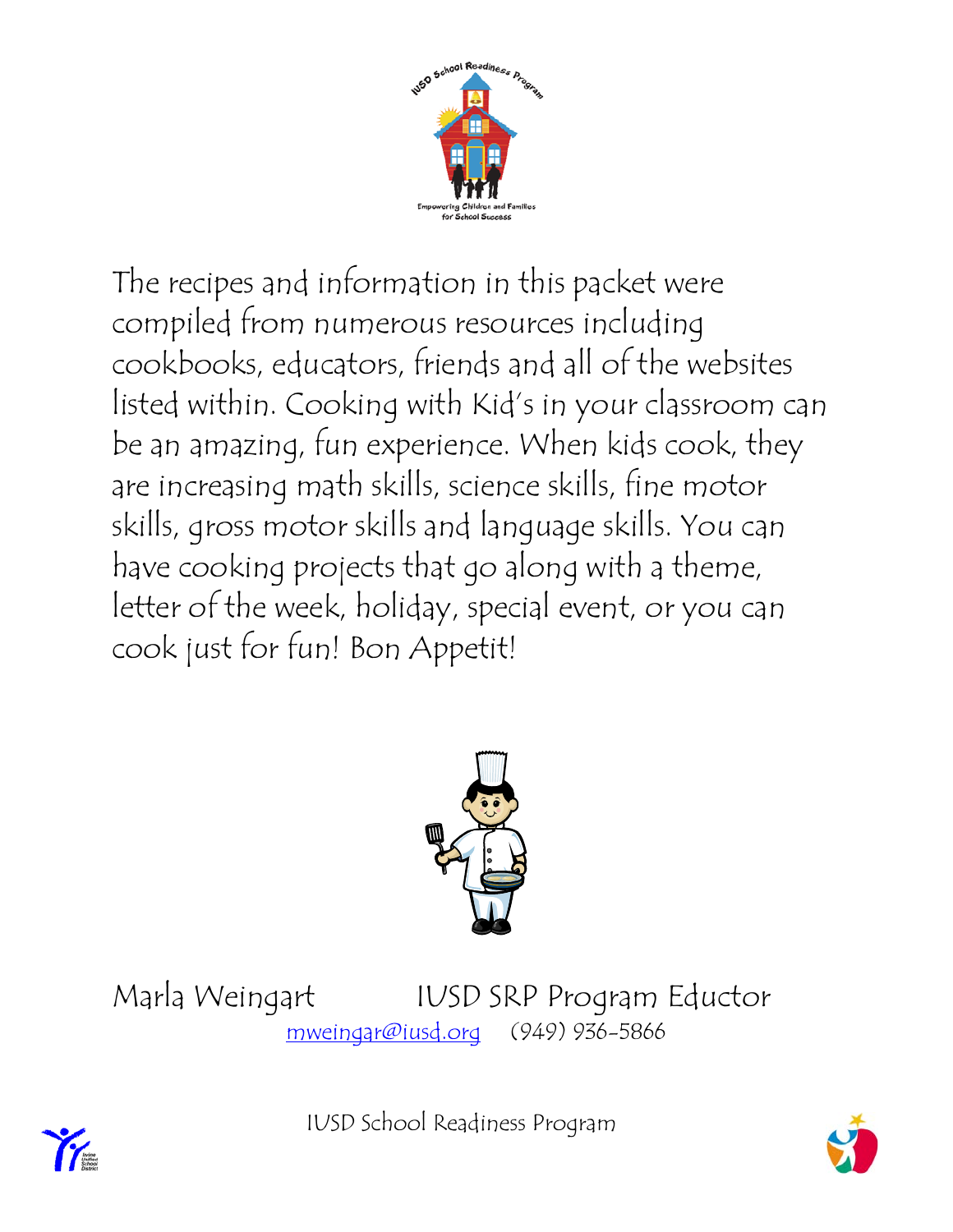

# Cooking with Kids!-Recipe Websites Many of the recipes in this packet can be found at these following websites.

- tol http://www.colormehealthy.com/index.html
- tol http://www.easy-kids-recipes.com/index.html
- Æ http://familyfun.go.com/recipes/
- Æ http://www.kidshealth.org/kid/recipes/index.html
- tol http://pbskids.org/zoom/activities/cafe/
- tol http://kids.cdkitchen.com/
- tol http://www.justkidsrecipes.com/
- tol http://www.kidnetic.com/
- TOI http://www.recipesource.com
- <u> 10 http://starchefs.com/kids/</u>
- TOI http://www.mealsmatter.org/index.aspx
- 10 http://bitsyskitchen.com/kids.html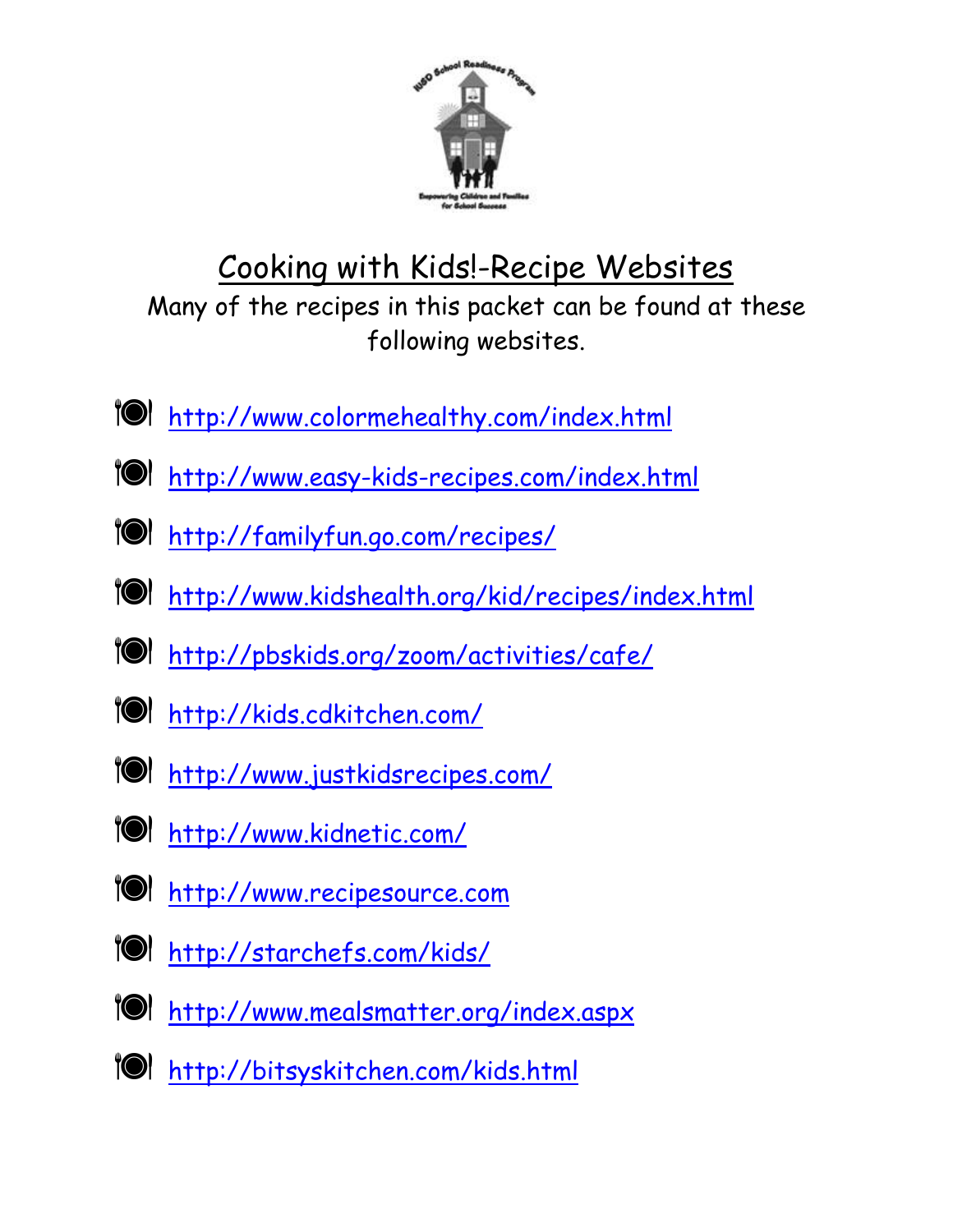

Cooking with Kids - Fun and Easy Recipes! \*Note: Some of these recipes have peanut butter as an ingredient. If you are in a peanut free school or have allergies in your class, substitute a different nut butter, apple butter or cream cheese instead.

## Puppy Chow

- 1 cup Chocolate Chips
- 1/2 cup Butter
- 1/2 cup Peanut Butter/Almond Butter
- 7 cups of Chex Cereal (rice, corn, or both)
- 2 cups of Powdered Sugar



- 1. Melt the Chocolate Chips, Butter and Peanut Butter on the stove or in the Microwave until there are no lumps or bumps.
- 2. Add the Chex and stir.
- 3. When all stirred together pour the Chex and the powdered sugar in a large Ziploc bag or a plastic bag from the grocery store and shake for about 1 minute.
- 4. Enjoy!

# Cat's Eyes

- Bananas
- Ritz crackers
- Peanut Butter/Almond Butter/or Cream Cheese
- Raisins
- 1. Slice your bananas at an angle so that they are long ovals, not round.

2. Spread your Ritz crackers with peanut butter and place the banana slices on top.

3. Put a dab of peanut butter on your raisins and place in the center of each banana.

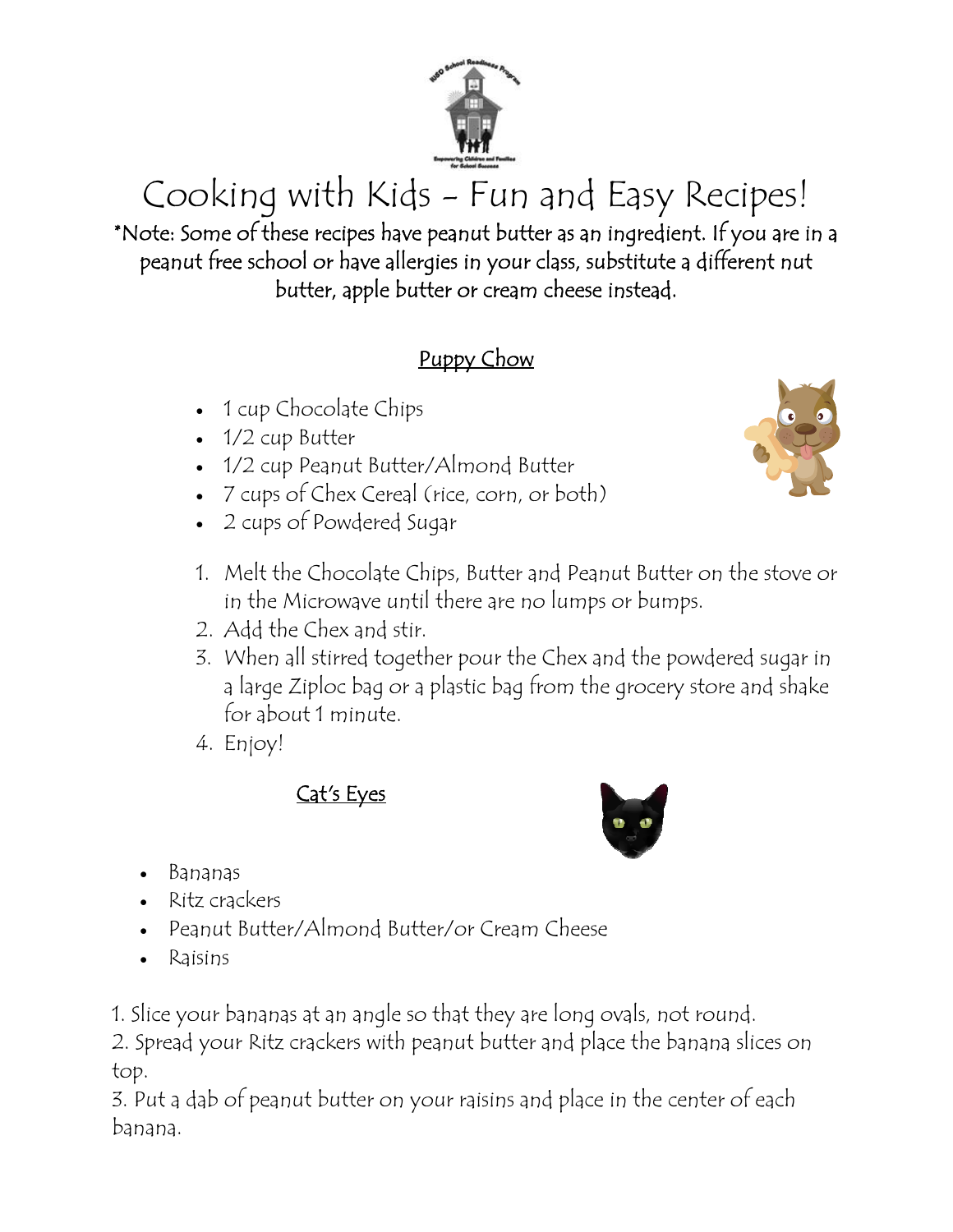#### Rice Krispie Bars

- 6 cups Kellogg's Rice Krispies
- 1 bag of white marshmallows
- 3 tablespoons butter or margarine
- Non-stick cooking spray
- 1. Melt the margarine in a non-stick pan and add the entire bag of marshmallows
- 2. Stir over medium heat until the marshmallows have completely melted
- 3. Add Rice Krispies and mix together well
- 4. Pour mixture into a 9" by 13" pan that has been sprayed with non-stick cooking spray
- 5. Flatten the mixture using a large spoon or a Ziplock baggie that has also been sprayed with cooking spray
- 6. Cut into squares when cool

#### Banana in a Blanket

Tortillas (Soft Taco Style) Peanut Butter/Almond Butter/or Cream Cheese Mini M&M'S or raisins Banana



- 1. Heat the tortillas in the microwave (on a paper towel) for 15 seconds.
- 2. Spread peanut butter onto the tortilla.
- 3. Sprinkle M & M's (or raisins) on top of the peanut butter.
- 4. Lay peeled banana on the edge of the tortilla.
- 5. Roll the tortilla around the banana.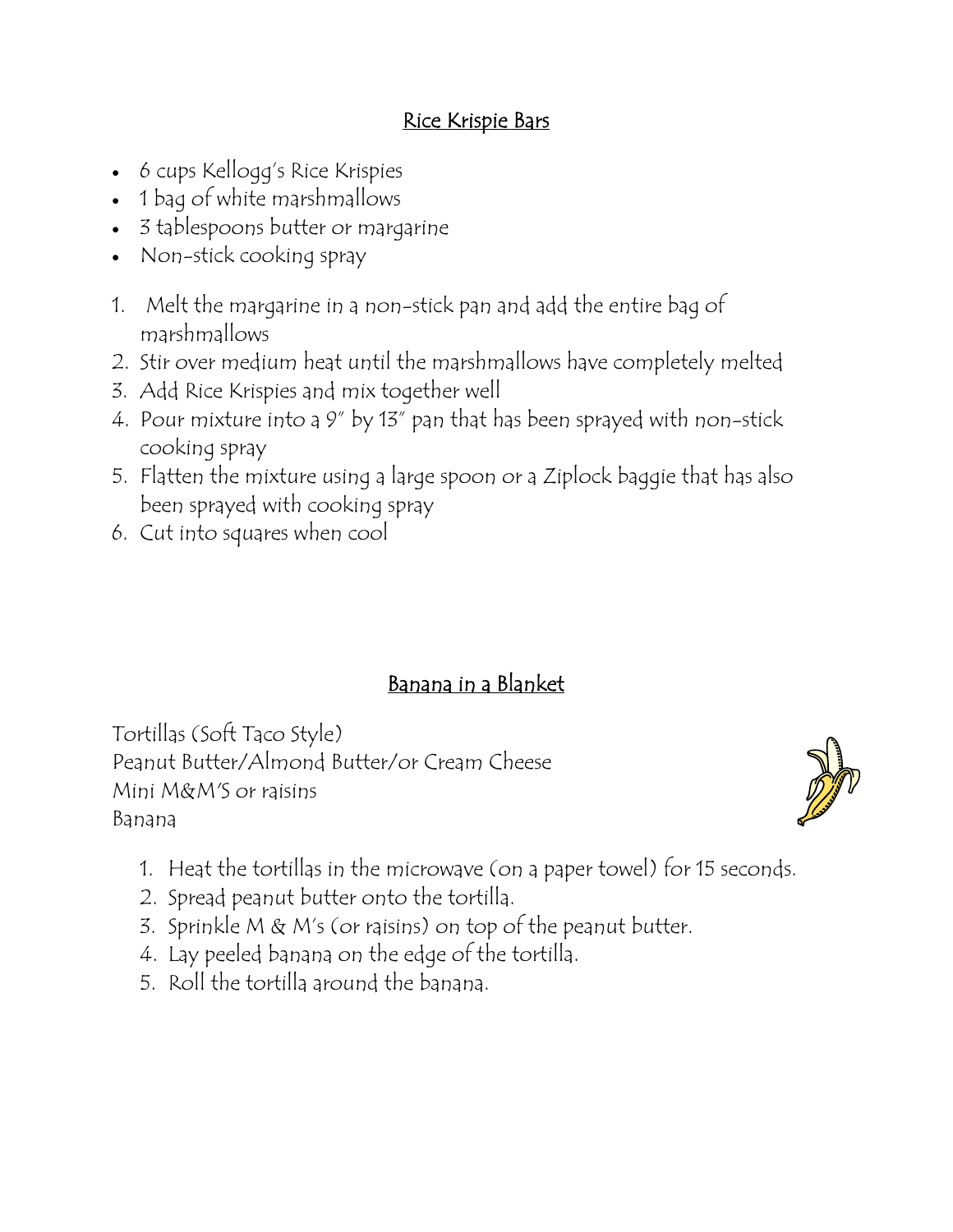

# Super Shape Sandwiches

Bread (2 slices) Mayonnaise or Mustard Lunch Meat (any will do) Cheese \*If you don't like lunch meat, use peanut butter and jelly or another alternative instead\* Knife (plastic will do) Large Cookie Cutter (any shape you like)

- 1. Spread condiments onto one slice of bread
- 2. Add lunchmeat or other toppings
- 3. Place the other piece of bread on top
- 4. Press sandwich together firmly
- 5. Place cookie cutter in center of the sandwich and press down firmly. While holding the cookie cutter down, pull of the surrounding bread and crust.
- 6. Now you have a delicious shape sandwich



cream cheese (or peanut butter) celery sticks 2 large twist pretzels 2 pretzel pieces or pretzel sticks for antennae knife

- 1. Spread cream cheese on a celery stick. That's the butterfly's body.
- 2. Then put one twist pretzel on each side of the celery for the wings.
- 3. Use pieces of a pretzel for antennae.
- 4. Enjoy your butterfly bite!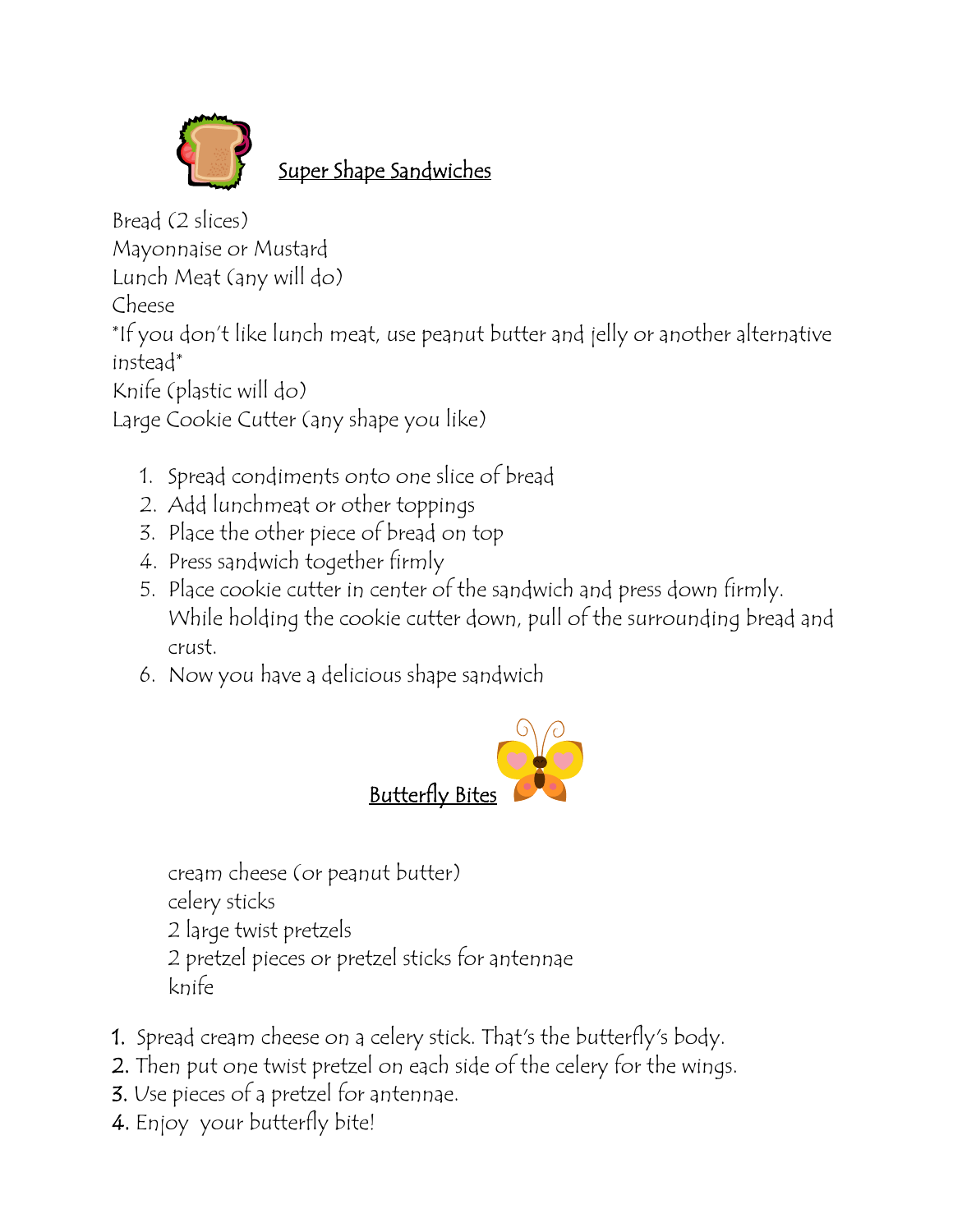

## Alphabet Pretzels

two tablespoons of honey 1/2 packet of yeast 1/3 cup warm water two eggs two tablespoons cooking oil 1/2 cups flour salt (Kosher works best) baking brush cookie sheet spoon



1. First, mix two tablespoons of honey and 1/2 packet of yeast with 1/3 cup warm water.

2. Beat one egg into the mixture.

3. Add 2 tablespoons of cooking oil and then gradually add 1 1/2 cups flour so that you have stiff dough. You may not need to add all of the flour.

4. Knead the dough. If you use your hands, make sure you've washed them. You also might want to put a little flour on your hands so the dough doesn't stick to them.

5. Break off small bits and roll them into "snakes." Take the "snakes" and shape them into any letters that you want.

6. Beat the other egg in a bowl and using the back of a spoon, brush the egg on the pretzels.

7. Sprinkle salt over the pretzels.

8. Bake them in the oven at 350 degrees for 10 to 12 minutes or until they're golden brown. Cool and then eat.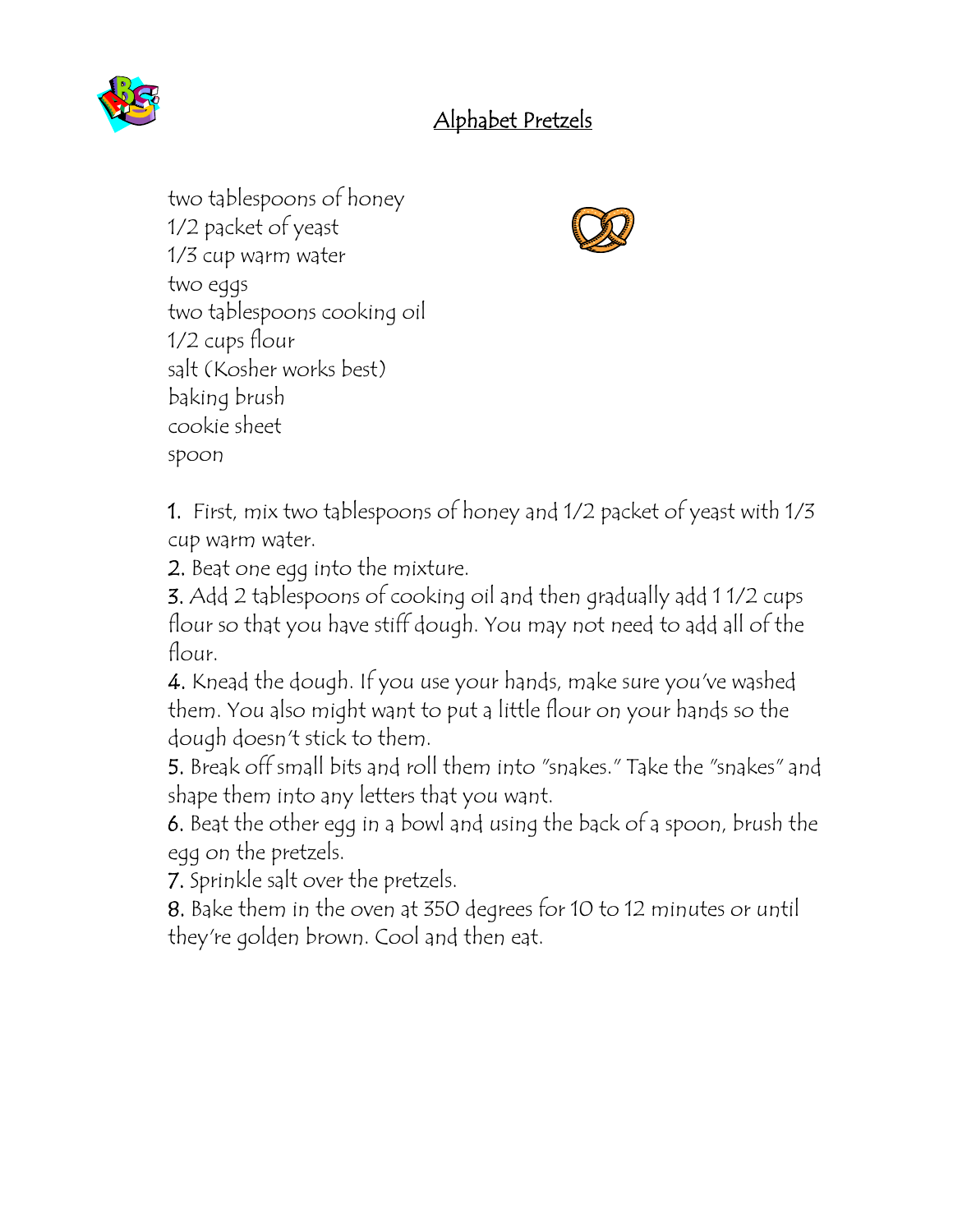## Apple Volcanoes

apples peanut butter/cream cheese/or almond butter raisins granola

- 1. Cut the top off the apple.
- 2. Core the apple and discard.
- 3. Fill the center of the apple with peanut butter.
- 4. Sprinkle granola and raisins on the top for the lava.

#### Dino Dessert

1 slice of watermelon 3 strawberries sliced in half 1 small piece of banana sliced in half lengthwise 2 half-circle slices of an orange 1 raisin knife plate

1. First, carefully cut a watermelon slice in half and put it on a plate. This is the body of your dinosaur. The watermelon rind is his back.

2. Put the strawberry halves on top for his plates.

3. Then, use half of an orange slice for the head and a raisin for the eye.

4. Take the other half of the orange slice and separate the segments, but don't cut through the peel. This is your dino's tail.

5. For its legs, take a small piece of banana and slice it in half lengthwise. Put the banana legs below the watermelon.



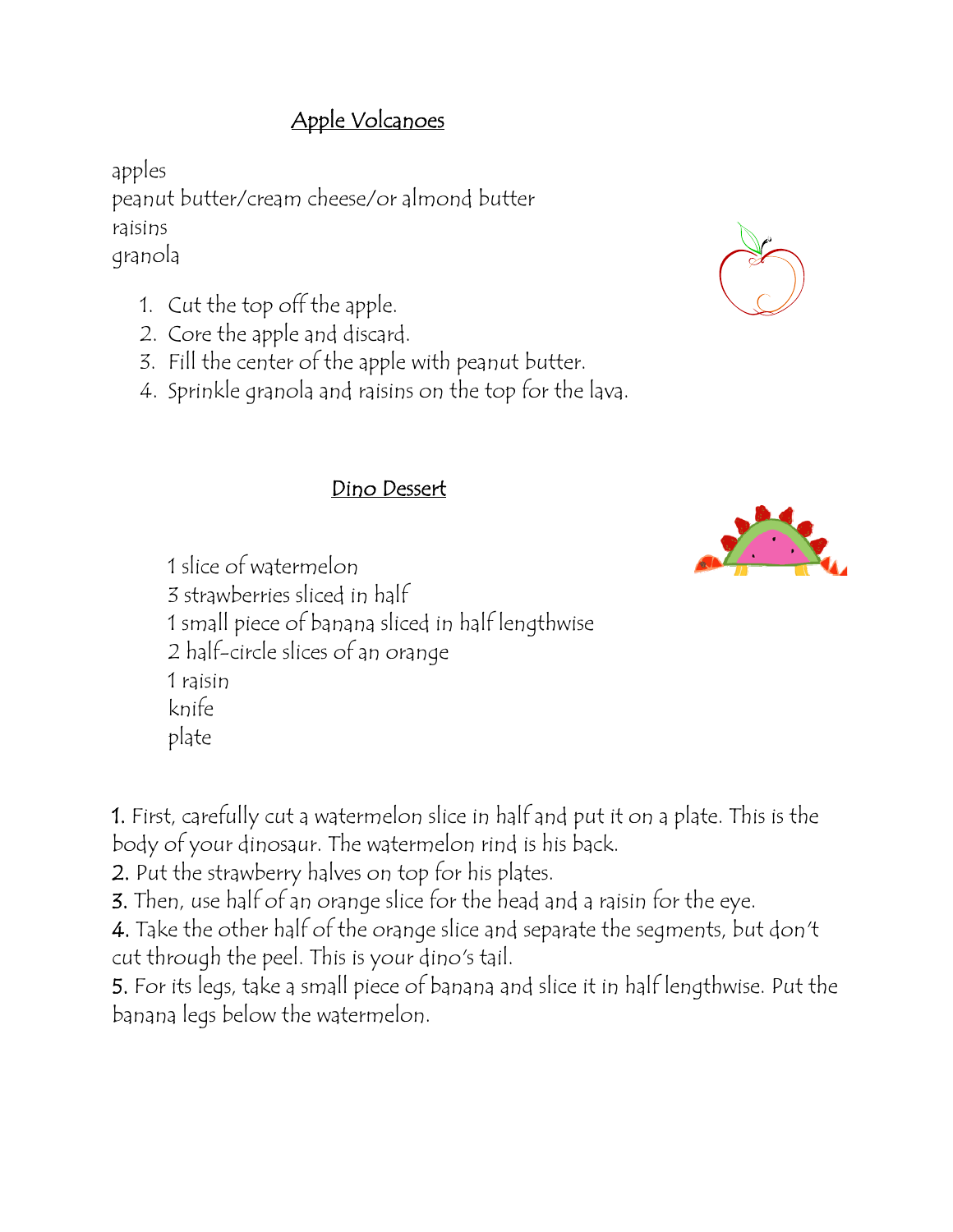## Ants on a Log

- peanut butter (or cream cheese)
- celery
- raisins

 1. Spread the peanut butter on the celery stick. 2 Put the raisins on the peanut butter.





peanut butter (or almond butter) 8-ounce container of strawberry yogurt aluminum foil 2 paper cups popsicle sticks knife spoon

- 1. Take a knife and spread 3 stripes of peanut butter up the insides of each cup.
- 2. Fill up the cups with yogurt.
- 3. Cover the cups with aluminum foil.
- 4. Use a knife to put a little hole in the aluminum foil.
- 5. Push a popsicle stick through the foil.
- 6. Put your cups in the freezer until they're frozen.
- 7. Peel off the cups and enjoy!

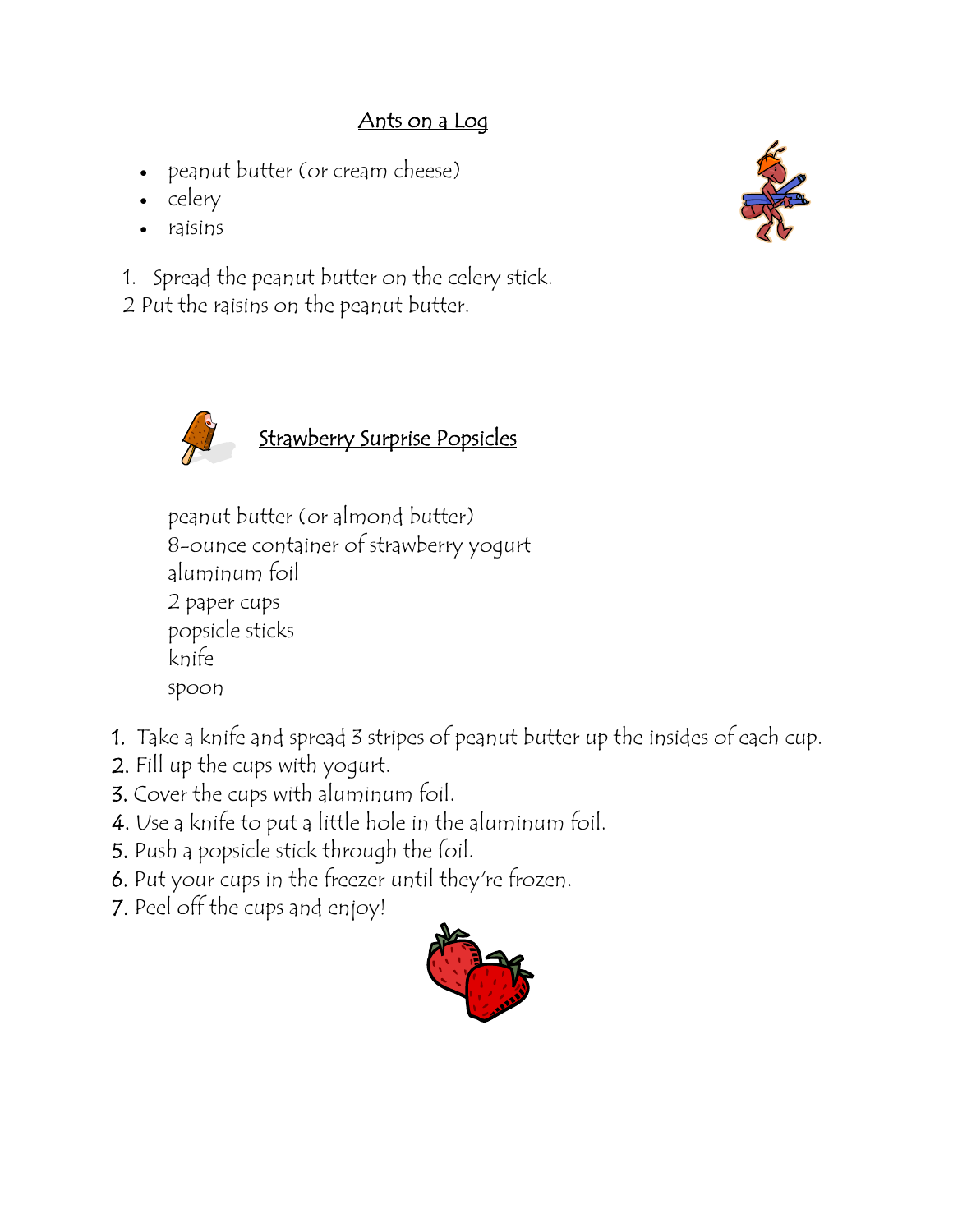# Fluffy Peanut Butter/Almond Butter Dip



1/2 cup creamy peanut butter (or almond butter) one 8-ounce container of vanilla yogurt 1/2 cup whipped cream (store bought or homemade) 1/8 teaspoon ground cinnamon sliced fruit for dipping (bananas, apples, pears, etc.) mixing bowl measuring spoons wooden spoon plate

1. Slice your fruit into bite-size pieces and put them aside. 2. Mix all the ingredients (except for the fruit) together in a bowl. Make sure you get all of the clumps out so it's smooth and creamy. 3. When the dip is all blended, put it on a plate with the fruit slices and serve.

# English Muffin Pizzas

Pre-sliced English muffins (plain, sourdough, or whole wheat)

Tomato Sauce Mozzarella Cheese Favorite Pizza Toppings Tin Foil Cookie Sheet Spoon



- 1. Pre-Heat Oven to 350°F
- 2. Place halved English muffins face up on a tin foil lined cookie sheet.
- 3. Spoon tomato sauce onto each muffin half
- 4. Sprinkle mozzarella cheese on top of the sauce
- 5. Top the pizzas with your favorite toppings (It is really fun to make a face out of the toppings)
- 6. Bake in oven until cheese is melted)
- 7. Enjoy!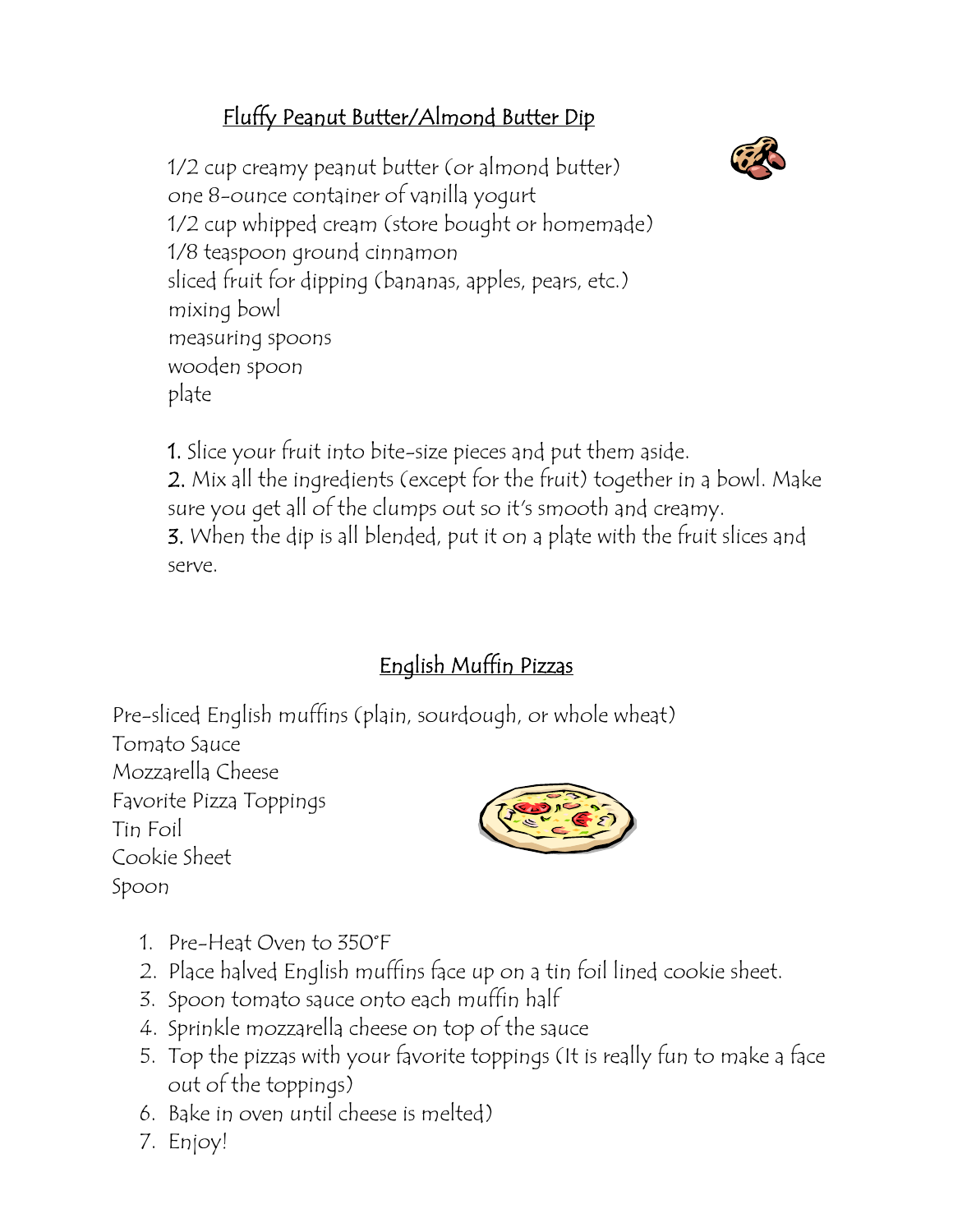#### Monkey Sandwiches

1 Ripe Banana 1/3 Cup Peanut Butter (smooth or crunchy)  $\frac{1}{4}$  tsp cinnamon Graham Crackers Spoon Fork Mixing bowl Plastic wrap

- 1. Place the banana into the mixing bowl and mash it with a fork.
- 2. Add the peanut butter and cinnamon and mix until the ingredients are blended together.
- 3. Break a graham cracker in half.
- 4. Spread the mixture onto half of the graham cracker.
- 5. Create a sandwich by placing the other graham cracker on top.
- 6. Continue steps 4-5 until all mixture is used.
- 7. Wrap the sandwiches in plastic wrap and place in freezer for 2-3 hours.
- 8. Unwrap and enjoy!

## Frozen Pudding Pops

Pudding Mix (any flavor you like)  $\frac{1}{2}$  cup light cream Paper Cups Popsicle Sticks



- 1. Prepare the pudding according to the directions on the box.
- 2. Stir in  $\frac{1}{2}$  cup light cream with  $\frac{1}{2}$  cup of pudding.
- 3. Pour mixture into paper cups and place cups in the freezer.
- 4. After 1 hour, insert popsicle sticks and freeze until firm.
- 5. Enjoy!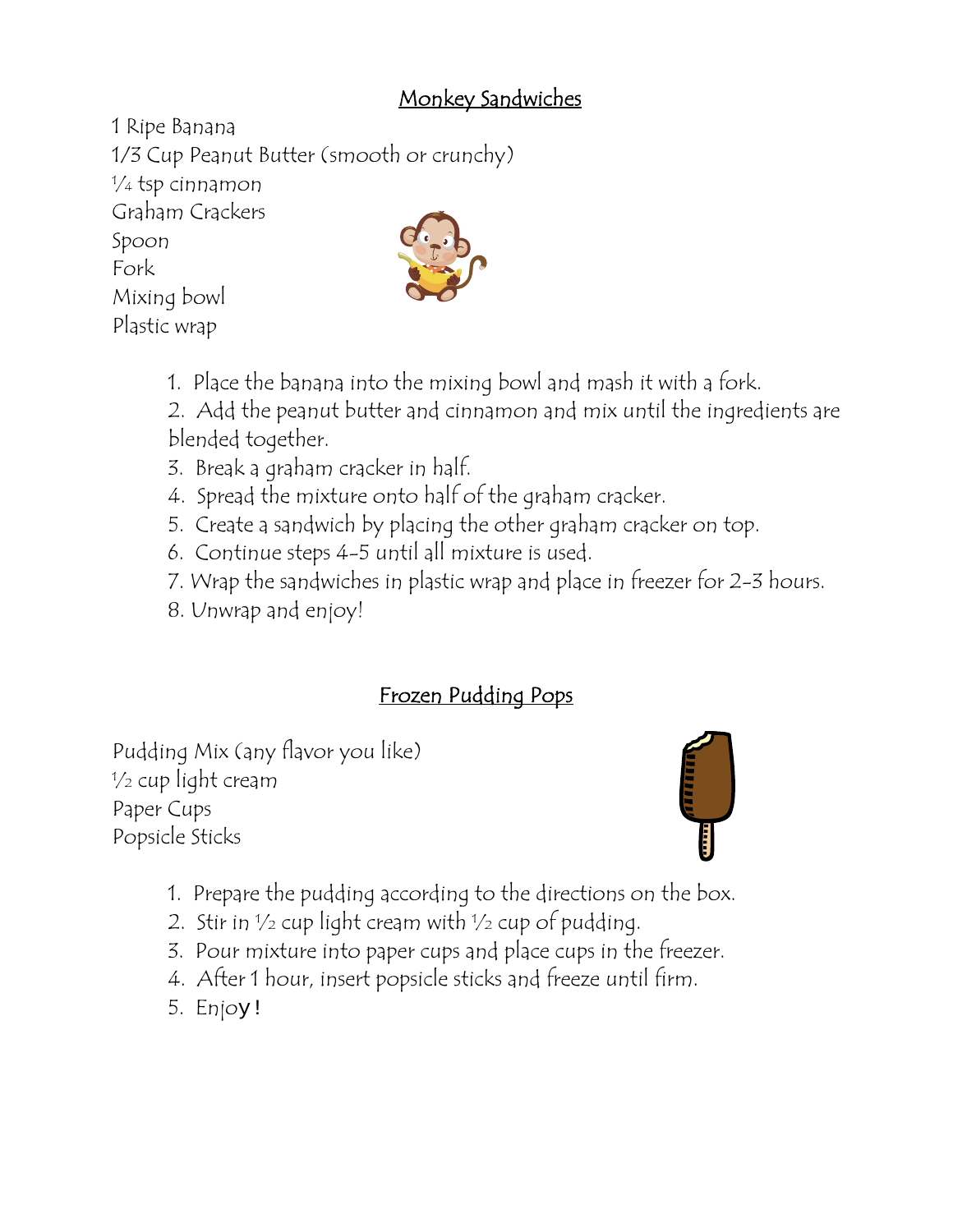#### Munchy Oat Bars

- $<sup>3</sup>/<sub>4</sub>$  stick butter
- $\bullet$   $\frac{1}{2}$  cup packed light brown sugar
- 3 tbsp honey
- $\bullet$  1  $\frac{1}{2}$  cup quick cook oats
- $\frac{1}{2}$  tsp salt
- 4 large dried apricots
- $\bullet$   $\frac{1}{4}$  cup raisins
- $\frac{1}{4}$  cup dried cranberries
- 1/3 cup dried coconut
- $\bullet$   $\frac{1}{4}$  cup pumpkin seeds
	- 1. Melt the butter, brown sugar and honey into a saucepan over a low heat
	- 2. Put the rest of the ingredients into a large bowl. Snip the apricots with scissors.
	- 3. Mix it all up
	- 4. Pour the warm butter/honey/sugar mixture into the bowl
	- 5. Stir until everything is well mixed together
	- 6. Spoon into a greased 8inch, square baking pan and press down. Press with a potato masher to level the surface
	- 7. Bake in a preheated 350©F oven for 20 minutes

#### Everything in the Kitchen Cupboard  $\sim$  Trail Mix

- Cereal
- Cheese Crackers
- Pretzels
- Animal Crackers
- Banana Chips
- Raisins
- Any other dry ingredient you would like to add
	- 1. Pour various dry ingredients into a large bowl
	- 2. Mix all of the ingredients together
	- 3. Scoop into Ziploc® baggie and enjoy
	- 4. You can close the baggie to bring the trail mix on the go, or to keep fresh for later enjoyment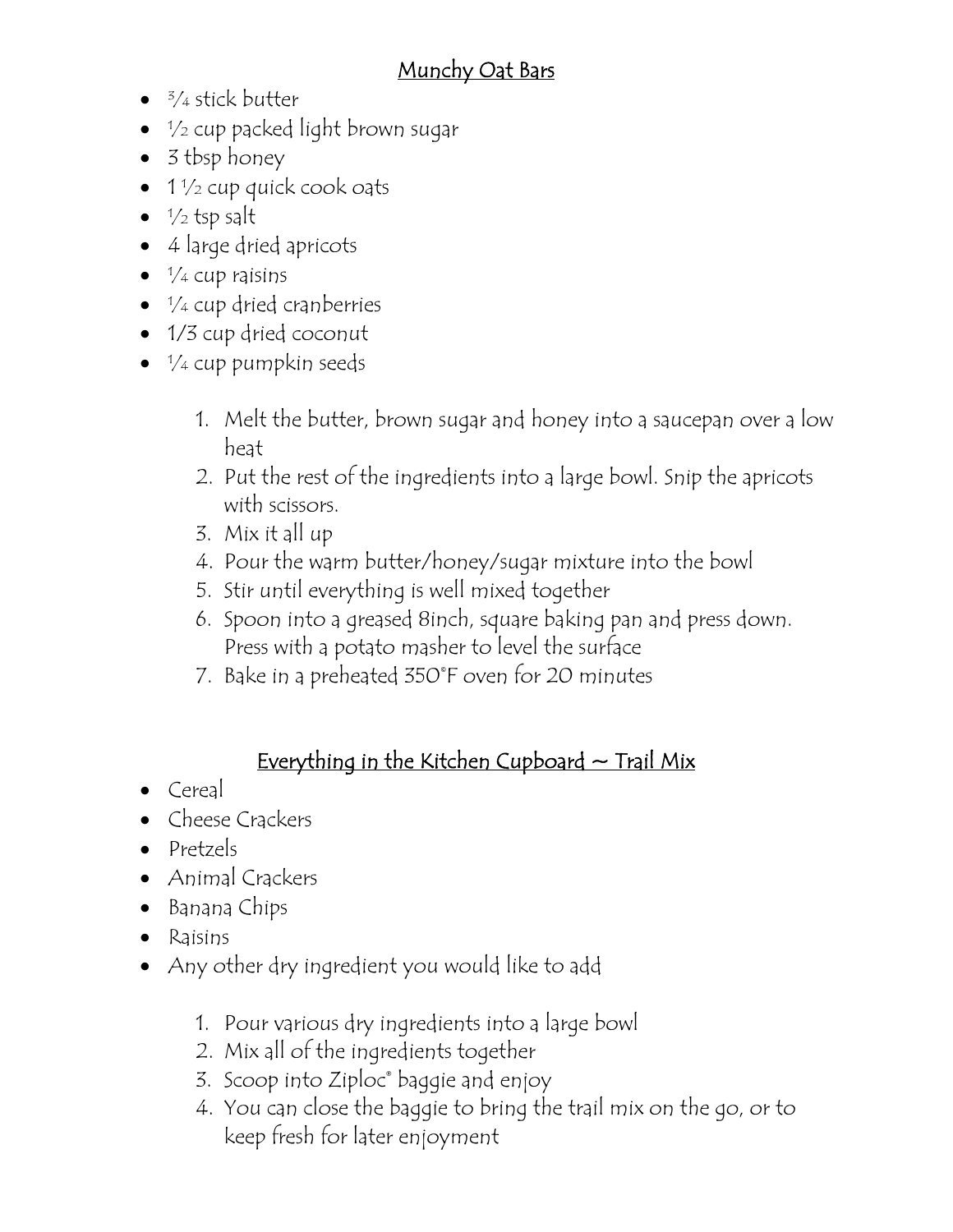## Perfect Pasta

- 4 tbsp honey
- 2 tbsp rice wine vinegar
- 2 tbsp soy sauce
- 1 tbsp sesame oil
- Pre-cooked Rotisserie Chicken
- 1 cup corn
- 2 cups broccoli
- grape tomatos
- 7 oz pasta shapes
	- 1. Cook/drain the pasta and cook the broccoli (set aside)
	- 2. Tear the chicken into bite sized pieces, remove any skin
	- 3. Slice the green onion (grown-up job)
	- 4. Make the dressing by mixing together the honey, rice wine vinegar, soy sauce, and sesame oil
	- 5. Mix together the pasta, broccoli, chicken, tomatos, corn and the dressing
	- 6. Dish it up and Enjoy!

## Dirt Cups

• Chocolate Pudding (for the dirt)



- Milk
- Graham Crackers or Oreo Sandwich cookies (for the rocks)
- Gummy Worm
	- 1. Prepare the chocolate pudding according to the directions on the package (whisk w/ cold milk)
	- 2. Pour some Oreo sandwich cookies, Trader Joe's Jo-Jo's cookies, or graham crackers into a Ziploc baggie. Seal the bag and crush the cookies into small pieces.
	- 3. Pour some of the crushed cookies into a plastic cup and spoon chocolate pudding on top. Add a gummy worm and enjoy your delicious dirt cup!